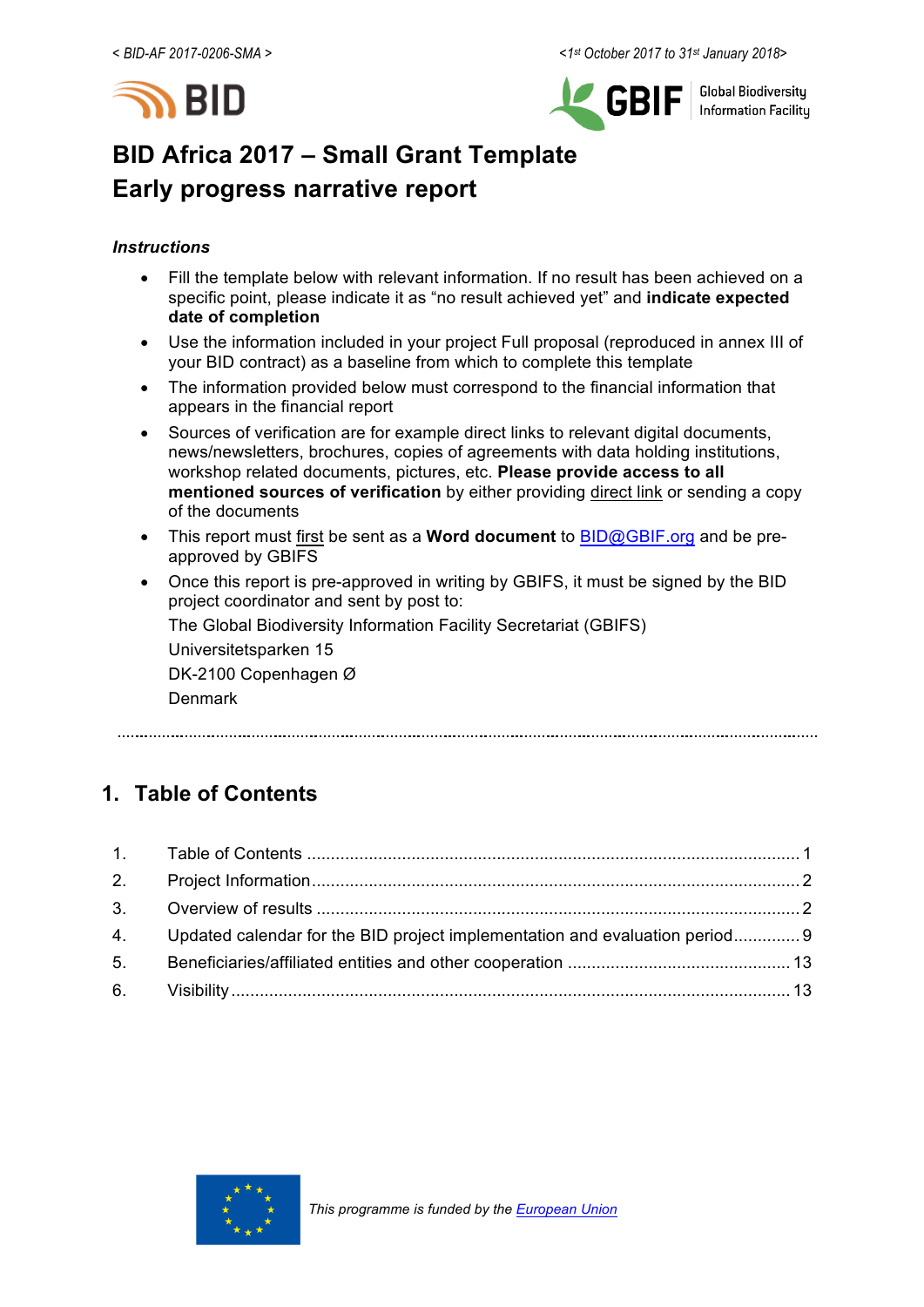



## **2. Project Information**

## **2.1.Principal investigator and grant coordinator: Institution/network/agency name:** National Fisheries Resources Research Institute (NaFIRRI)

### **2.2.Principal investigator name and role:**

Vianny Natugonza, Coordinating the implementation of project activities

### **2.3.BID proposal identifier:**

BID-AF2017-0206-SMA

### **2.4.Project title:**

Increasing capacity for conservation of threatened fish species through data mobilization and training

### **2.5.Start date and end date of the reporting period:**

01<sup>st</sup> October 2017—31<sup>st</sup> November 2018

### **2.6.Country(ies) in which the activities take place:**

Uganda

## **3. Overview of results**

### **3.1.Executive summary**

*Give a short summary of the activities implemented and the outcomes of the project for the reporting period (500 words maximum).*

The project team introduced the project to all staff at the implementing institution, NaFIRRI, and this was also an official launch of the project. This led to increased awareness of the project goal and different scientists are now contributing data. A video associated with the launch can be found at https://labanmusinguzi.com/2017/10/13/newfunding-to-increase-capacity-for-conservation-of-threatened-fish-species-in-uganda/ (or directly from YouTube at https://www.youtube.com/watch?time\_continue=12&v=Bq8LZHpJ9k), while selected photos of the project launch can be viewed directly at https://www.dropbox.com/s/g0jo46jp5mk8irk/Selected\_photos\_and\_captions.zip?dl=0

A representative of the project team, Laban Musinguzi, attended a training workshop on capacity building for biodiversity data mobilization organised by GBIF at the South African Biodiversity Institute, Capetown, South Africa, and is awaiting certification from the training workshop after  $21<sup>st</sup>$  January 2018. The training introduced us to GBIF data templates and tools for data cleaning, formatting and publishing, which are being used in data mobilising. Practical demonstration of these tools was done with the project team immediately after the training, while more knowledge sharing activities are planned during the capacity building workshop in February/March 2018.

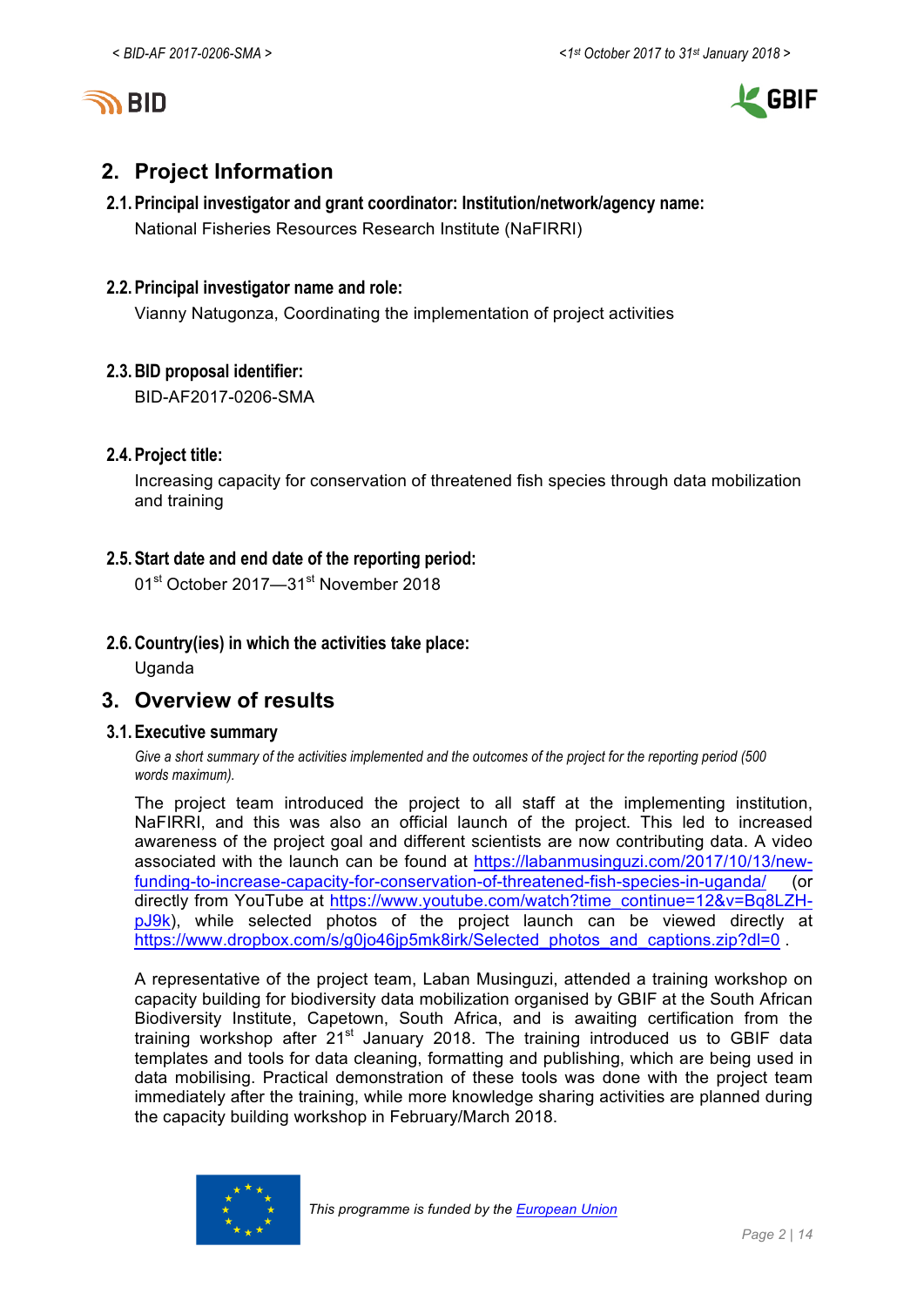



To ensure that mobilized data directly benefits policy makers, a data needs survey was conducted to assess user—specific needs for fish biodiversity data. This was important; first, in increasing visibility of the project amongst different stakeholders who will finally use the data; and second, to design formats for mobilizing data and presenting to the users. A report on the assessment of user needs of fish biodiversity data and mapping of fish biodiversity data holders in Uganda can be found at https://labanmusinguzi.com/2018/01/15/report-fish-biodiversity-data-users-and-dataholders-in-uganda/

The project team also conducted a data mapping exercise to identify data holding institutions, and also market the project objectives and goal. A total of 10 potential data holding institutions have so far been visited, identifying five institutions and some individuals with data. These will be further engaged during the external data mobilization<br>
phase of the proiect. The associated report is found at phase of the project. The associated report is found at https://labanmusinguzi.com/2018/01/15/report-fish-biodiversity-data-users-and-dataholders-in-uganda/

The project team has also started mobilising data, and 3000 occurrences data on fish observations in Uganda's aquatic systems have so far been mobilised, but data is yet to be cleaned and published. Photos of work in progress can be found at https://www.dropbox.com/s/cdxuytcw0v3596v/BID-AF2017-0206- SMA inhouse demonstrations by CE workshop trainee and digitization of data from field\_reports\_in\_progress.zip?dl=0

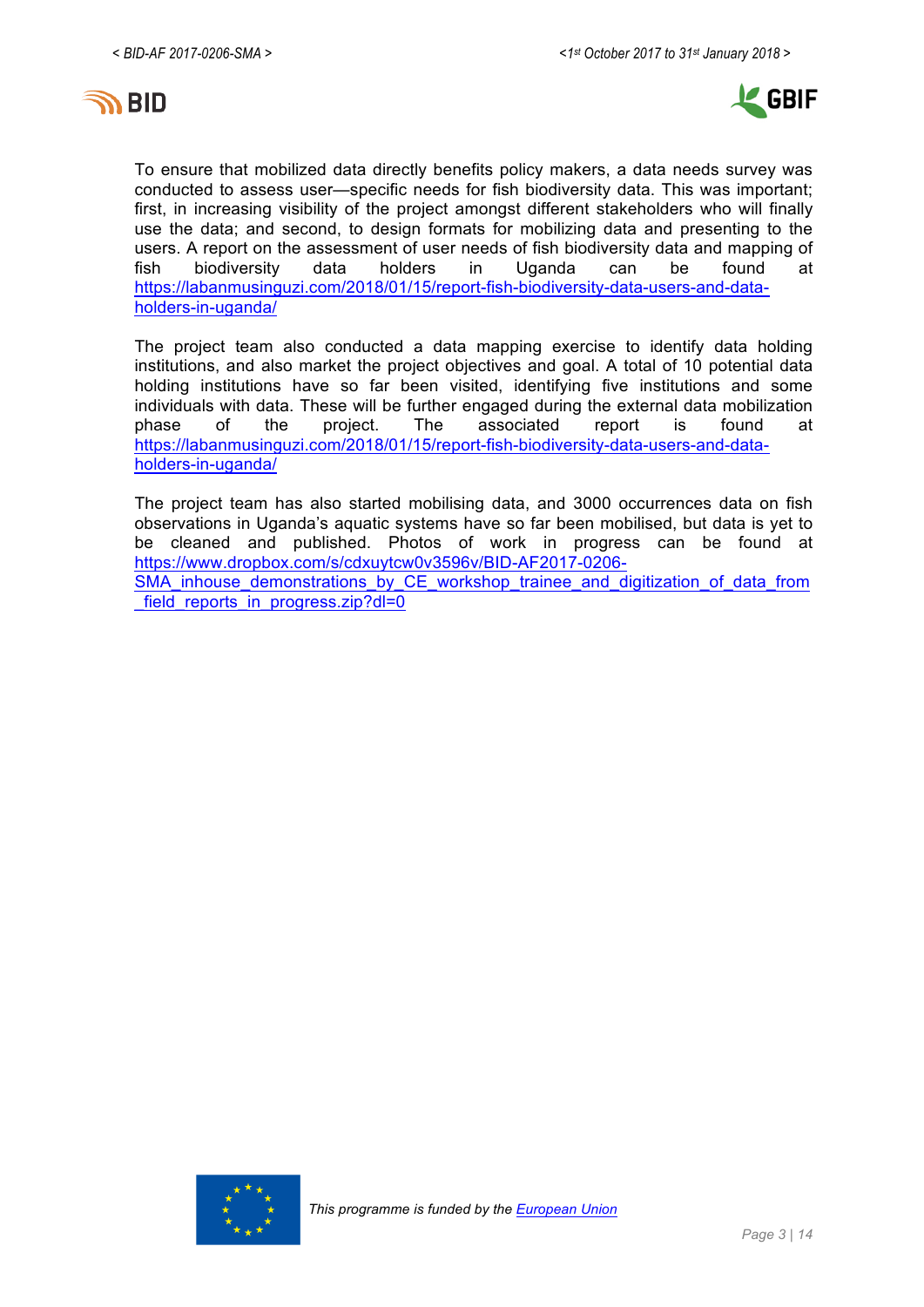



## **3.2.Progress against expected milestones:**

| <b>Expected milestones/activities</b>                                                                                                                                                                                                                                                                                   | Completed<br>?<br>Yes/No | <b>Explanatory notes</b>                                                                                                                                                                                               | Sources of<br>verification                                                                                                                                                                                  |
|-------------------------------------------------------------------------------------------------------------------------------------------------------------------------------------------------------------------------------------------------------------------------------------------------------------------------|--------------------------|------------------------------------------------------------------------------------------------------------------------------------------------------------------------------------------------------------------------|-------------------------------------------------------------------------------------------------------------------------------------------------------------------------------------------------------------|
| Completed capacity self-assessment<br>questionnaire for data holding institutions<br>https://www.gbif.org/document/82785/self-<br>assessment-guidelines-for-data-holding-<br>institutions (EN)<br>https://www.gbif.org/document/82813/mo<br>dele-dauto-evaluation-pour-les-<br>institutions-detentrices-de-donnees (FR) | Yes                      |                                                                                                                                                                                                                        | The completed<br>questionnaire was<br>sent by email to the<br><b>BID</b> team                                                                                                                               |
| At least one data publishing institution is<br>registered with GBIF.org<br>Guidelines to become a publisher:<br>https://www.gbif.org/become-a-publisher                                                                                                                                                                 | Yes                      | We have registered<br>NaFIRRI as a publisher,<br>with enodrsement from<br>GBIF Uganda node                                                                                                                             | https://www.gbif.org/p<br>ublisher/4f3d98d3-<br>f69a-4929-9291-<br>6c35340b6711                                                                                                                             |
| At least one person from the project team<br>has completed the certification process<br>following the BID Capacity Enhancement<br>workshop on Data Mobilization organized<br>as a part of the BID programme Africa<br>2015 or the BID programme Africa 2017                                                             | Yes                      | A representative of the<br>project team attended a<br>training workshop, but the<br>certification process will end<br>on 21 <sup>st</sup> January 2017, and<br>certificate has not been<br>issued                      | BID 2017 capacity<br>enhancement<br>workshop records                                                                                                                                                        |
| Knowledge dissemination activities have<br>been scheduled following the BID<br>Capacity Enhancement workshop on Data<br>Mobilization                                                                                                                                                                                    | Yes                      | The CE trainee has held in-<br>house demonstrations with<br>the data mobilisation team,<br>while wider capacity<br>enhancement seminars<br>including all data holders<br>will take place in February<br>and March 2018 | https://www.dropbox.c<br>om/s/cdxuytcw0v3596<br>v/BID-AF2017-0206-<br>SMA_inhouse_demon<br>strations_by_CE_work<br>shop_trainee_and_dig<br>itization_of_data_from<br>field_reports_in_prog<br>ress.zip?dl=0 |

### **3.3.Project deliverables and activities**

*Refer to the table in section 2.2 "Deliverables, activities and reporting criteria" of your BID full proposal. Provide updates on the status of each of planned deliverables. In the event of unexpected delay, please provide detailed explanatory notes and indicate planned completion date. Add as many rows as needed.*

| <b>Deliverable</b>            | <b>Related activity</b>  | Complete<br>$d$ ?<br>Yes/No | <b>Explanatory notes</b> |                                   | <b>Sources of verification</b>       |    |
|-------------------------------|--------------------------|-----------------------------|--------------------------|-----------------------------------|--------------------------------------|----|
| Data<br>on at<br>least 10,000 | Data needs<br>assessment | Yes                         |                          | Report<br>2018/01/15/report-fish- | found<br>https://labanmusinguzi.com/ | at |

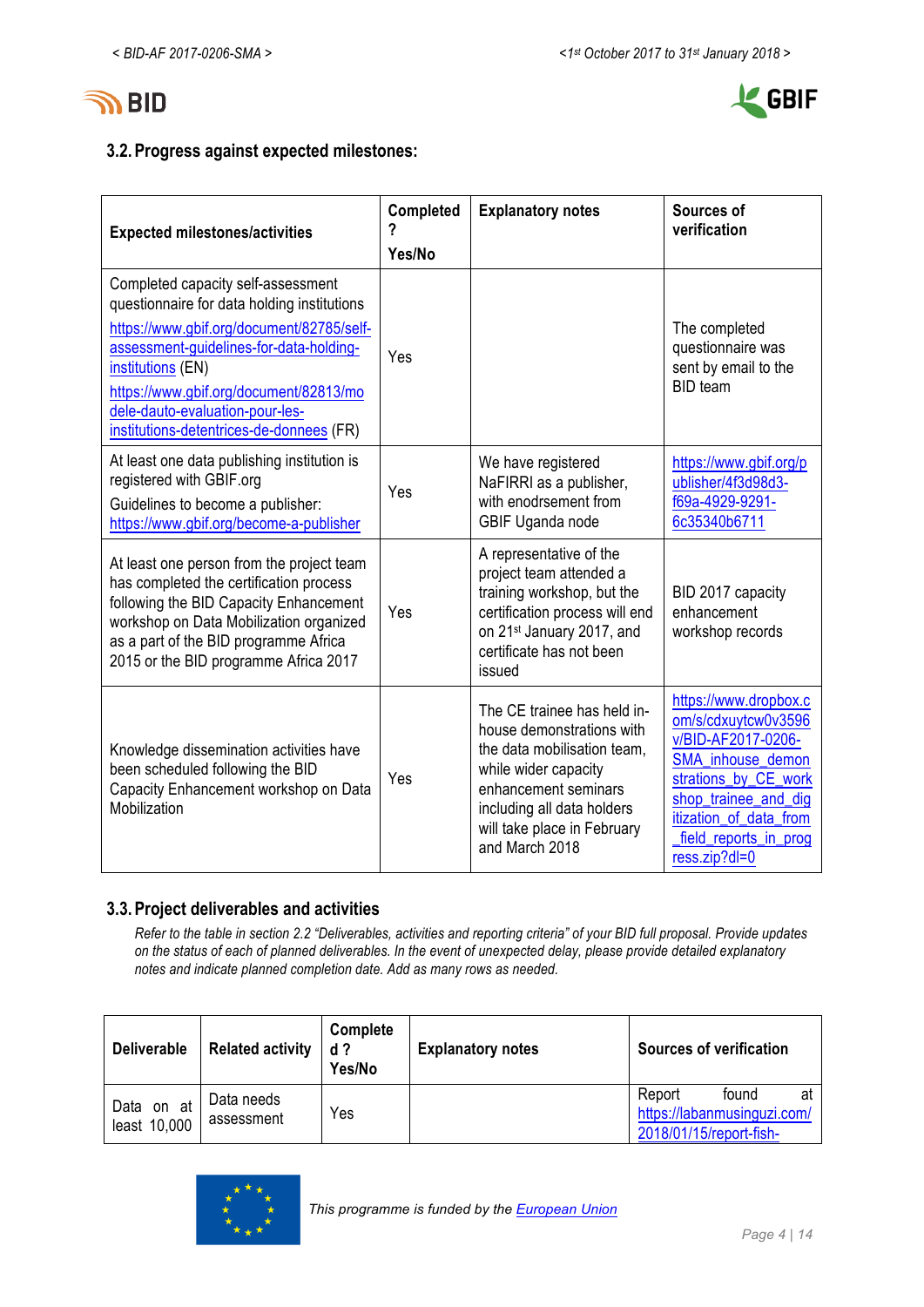



| of<br>records<br>fish species                                |                                                                                                      |     |                                                                                                                                                                                                                                                                                                                                                                                                                                                                                               | biodiversity-data-users-and-<br>data-holders-in-uganda/                                                                                                                                                                                                                       |
|--------------------------------------------------------------|------------------------------------------------------------------------------------------------------|-----|-----------------------------------------------------------------------------------------------------------------------------------------------------------------------------------------------------------------------------------------------------------------------------------------------------------------------------------------------------------------------------------------------------------------------------------------------------------------------------------------------|-------------------------------------------------------------------------------------------------------------------------------------------------------------------------------------------------------------------------------------------------------------------------------|
| collections<br>mobilised                                     | Data mapping                                                                                         | Yes | The first phase of data mapping<br>has been completed, but this is<br>expected to continue as more<br>data holders are identified                                                                                                                                                                                                                                                                                                                                                             | Report found at<br>https://labanmusinguzi.com/<br>2018/01/15/report-fish-<br>biodiversity-data-users-and-<br>data-holders-in-uganda/                                                                                                                                          |
|                                                              | Database<br>design                                                                                   | No  | Following the capacity<br>enhancement workshop in<br>South Africa, we have realized<br>that (i) the money previously<br>allocated cannot be enough to<br>develop and maintain a<br>database, and (ii) we can utilize<br>open access data bases for<br>handling our biodiversity data<br>such as specify<br>(http://www.sustain.specifysoftw<br>are.org/). After seeking approval<br>from GBIF, we have relocated<br>the funds to purchase specimen<br>bottles, fixatives and<br>preservatives | Email correspondences<br>with GBIF cordinating team                                                                                                                                                                                                                           |
|                                                              | Data<br>mobilisation                                                                                 | No  | 3000 occurrences data on fish<br>observations<br>Uganda's<br>in<br>aquatic systems have<br>been<br>mobilised during this period, but<br>the data is yet to be formatted<br>for publishing                                                                                                                                                                                                                                                                                                     | Photos of project team<br>digitising data from hard<br>copy files<br>https://www.dropbox.com/s/<br>cdxuytcw0v3596v/BID-<br>AF2017-0206-<br>SMA_inhouse_demonstrati<br>ons_by_CE_workshop_trai<br>nee_and_digitization_of_da<br>ta_from_field_reports_in_pr<br>ogress.zip?dl=0 |
|                                                              | Populate<br>database                                                                                 | No  | Same as database design                                                                                                                                                                                                                                                                                                                                                                                                                                                                       |                                                                                                                                                                                                                                                                               |
| Skills and                                                   | Trainee<br>identification<br>No<br>and selection                                                     |     | This activity was planned to be                                                                                                                                                                                                                                                                                                                                                                                                                                                               |                                                                                                                                                                                                                                                                               |
| capacity in<br>data<br>publishing<br>and sharing<br>enhanced | Training and<br>capacity<br>enhancement<br>for data<br>mobilisation,<br>management<br>and publishing | No  | undertaken in February/March<br>2018 when<br>susbtantial data<br>records have been mobilised<br>and ready to be formatted and<br>published                                                                                                                                                                                                                                                                                                                                                    |                                                                                                                                                                                                                                                                               |
| Formatted<br>datasets of                                     | Data formatting<br>and publishing                                                                    | No  | Data that has been mobilised so<br>far is not yet fully formated, but                                                                                                                                                                                                                                                                                                                                                                                                                         |                                                                                                                                                                                                                                                                               |

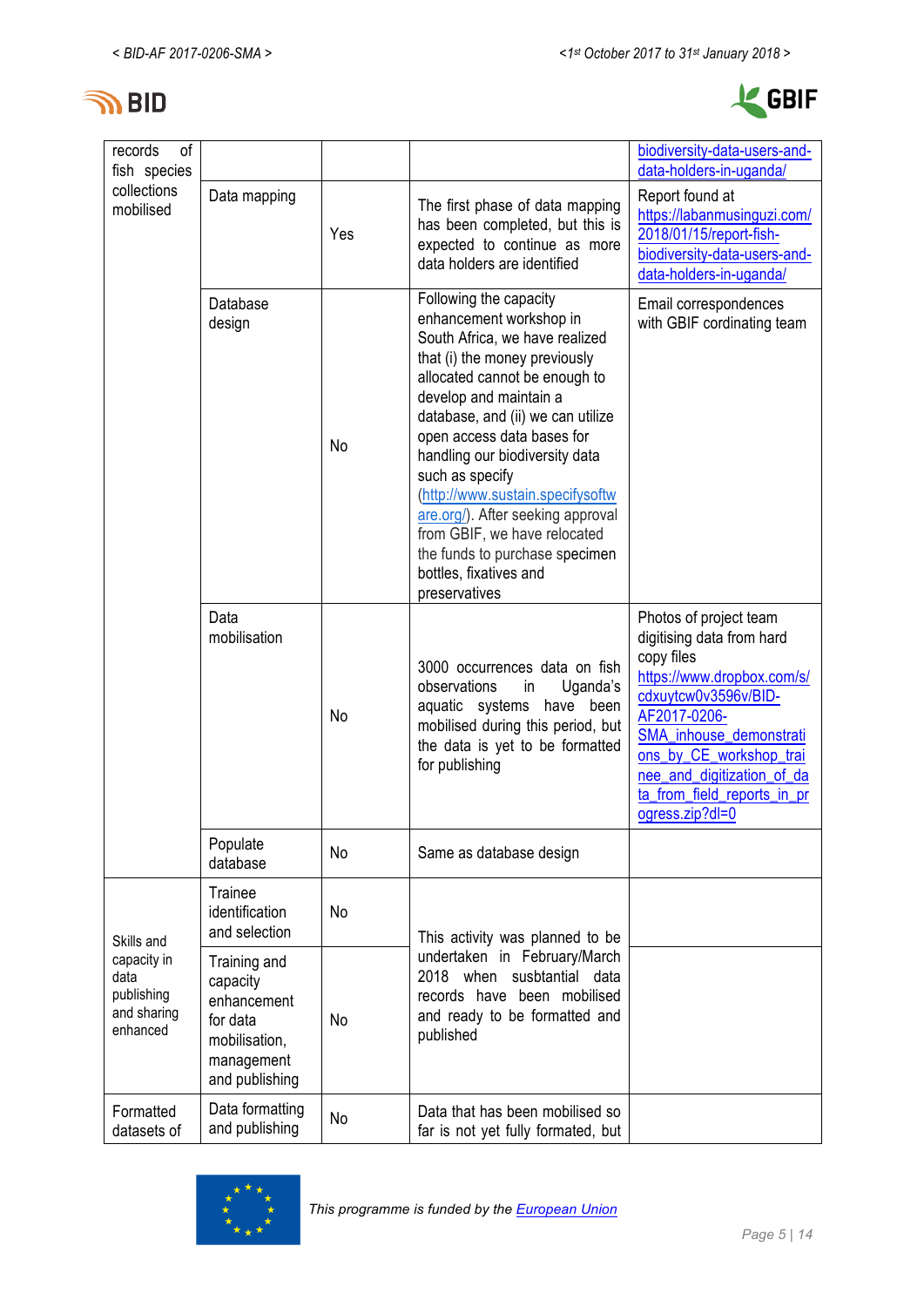



| fish records<br>published on<br>GBIF and<br>UgaBIF<br>websites |                                                                        |    | this will be done in February-<br>March 2018                                                                                                                                                    |                                                                                                                                                           |
|----------------------------------------------------------------|------------------------------------------------------------------------|----|-------------------------------------------------------------------------------------------------------------------------------------------------------------------------------------------------|-----------------------------------------------------------------------------------------------------------------------------------------------------------|
| Increased<br>awareness                                         | Preparation of<br>dissemination<br>packages                            | No | This will be done after publishing<br>the first dataset                                                                                                                                         |                                                                                                                                                           |
| οf<br>biodiversity<br>data and<br>use in policy<br>decisions   | Stakeholder<br>engagement<br>and production<br>No<br>of a policy brief |    | Many statkeholders in policy<br>planning were introduced to the<br>project during data needs<br>survey, and they were specific<br>on the type of data that they<br>need urgently and the format | Data needs survey report<br>found at<br>https://labanmusinguzi.com/<br>2018/01/15/report-fish-<br>biodiversity-data-users-and-<br>data-holders-in-uganda/ |

## **3.4.Datasets published on GBIF.org**

*Refer to the table in section 2.4 "Biodiversity data mobilization plan" of your BID full proposal. If the dataset is not yet published, please indicate the name of the institution that is expected to host the data when published in the column "DOI or URL/Planned hosting institution" and expected date of publication (month and year). Add as many rows as needed.*

| Dataset title                                 | <b>Publishing</b><br>institution | <b>DOI or URL/Planned</b><br>hosting institution | Date/expected<br>date of<br>publication | <b>Explanatory</b><br>notes     |
|-----------------------------------------------|----------------------------------|--------------------------------------------------|-----------------------------------------|---------------------------------|
| Fish distribution and<br>occurrence in Uganda | <b>NaFIRRI</b>                   | <b>GBIF France</b>                               | April 2018                              | Data mobilisation<br>is ongoing |
| Fish Biodiversity Data for<br>Uganda          | <b>NaFIRRI</b>                   | <b>GBIF France</b>                               | August 2018                             | Data mobilisation<br>is ongoing |

## **3.5.Examples of use of biodiversity data available through GBIF**

*Use the table to document use or planned use of data available through GBIF as part of your project. You may want to refer to the section 2.5 "Plan to support the integration of biodiversity information into policy and decision-making processes" of your BID full proposal. Please provide the DOI for datasets published on GBIF or data downloaded from GBIF in the "Dataset" column. Briefly describe how the data have been used or are planned to be used in the "Data use" column (ca. 50 words). Provide the date or approximate time frame in months for the use or planned use in the "Date/time frame" column. Please provide links to any documents or webpages documenting the use in the "Sources of verification" column. Add as many rows as needed.*

| <b>Dataset</b>                                                                                  | Data user      | Data use                                                                   | Date/time<br>frame | Sources of<br>verification       | <b>Notes</b>                                                            |
|-------------------------------------------------------------------------------------------------|----------------|----------------------------------------------------------------------------|--------------------|----------------------------------|-------------------------------------------------------------------------|
| National biodiversity<br>data bank. Observation<br>records, 1900-2014.<br>DOI10.15468/dl.jkmhyd | <b>NaFIRRI</b> | Examining<br>occurrence<br>records which<br>have already<br>been published | 2018               | GBIF data<br>download<br>records | Some fish<br>occurrence<br>records of<br>Albertine rift<br>have already |

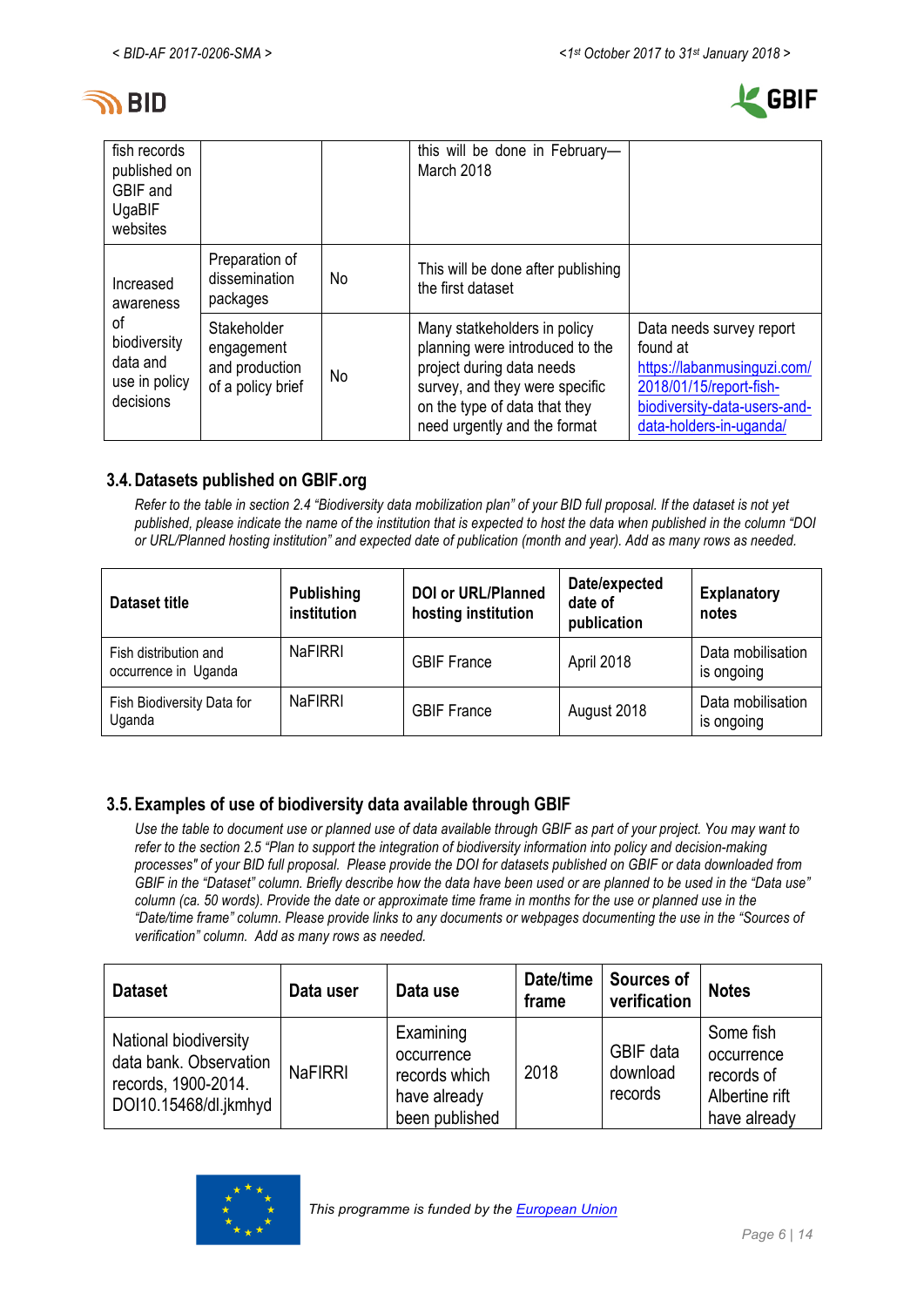



|                                               |                                                                                                                                                                                     | so as not to<br>repeat them in<br>our planned<br>data<br>mobilisation                                                                                                                                                                                                              |      | been published<br>and effort will<br>be made not to<br>repeat them                                                                                                                                          |
|-----------------------------------------------|-------------------------------------------------------------------------------------------------------------------------------------------------------------------------------------|------------------------------------------------------------------------------------------------------------------------------------------------------------------------------------------------------------------------------------------------------------------------------------|------|-------------------------------------------------------------------------------------------------------------------------------------------------------------------------------------------------------------|
| Fish distribution and<br>occurrence in Uganda | Makerere<br>University,<br>Ministries (in<br>charge of<br>water,<br>environment,<br>wildlife, and<br>fish),<br>Uganda Wild<br>Life<br>Authority;<br>and<br>Research<br>Institutions | Production of a<br>comprehensive<br>fish biodiversity<br>report,<br>Formulation of<br>Conservation<br>policies,<br>Monitoring and<br>protection<br>critical habitats<br>of fish,<br>Surveillance of<br>endemic and<br>threatened fish<br>species, and<br>Education and<br>training | 2018 | Makerere<br>University will<br>produce<br>comprehensive<br>fish<br>biodiversity<br>report, which<br>will be<br>incorporated in<br>the state of<br>National<br>biodiversity<br>report released<br>biennially |
| <b>Fish Biodiversity Data</b><br>for Uganda   | Makerere<br>University,<br>Ministries (in<br>charge of<br>water,<br>environment,<br>wildlife, and<br>fish),<br>Uganda Wild<br>Life<br>Authority;<br>and<br>Research<br>Institutions | Conservation<br>policies,<br>Monitoring and<br>protection<br>critical habitats<br>of fish,<br>Surveillance of<br>endemic and<br>threatened fish<br>species, and<br><b>Education and</b><br>training                                                                                | 2018 |                                                                                                                                                                                                             |

### **3.6.Events organized as part of the project**

*List all the events that have been organized as part of your project. Please provide links to any documents or webpages documenting the use in the "Sources of verification" column. Add as many rows as needed.*

| <b>Full title</b> | Organizing<br>institution | <b>Dates</b>     | Number of<br>participants | <b>Sources of verification</b>                                             |
|-------------------|---------------------------|------------------|---------------------------|----------------------------------------------------------------------------|
| Icreasing         | <b>NaFIRRI</b>            | 20 <sup>th</sup> | 26                        | Link to signed attendence list<br>(https://www.dropbox.com/s/slldoudzbm6eq |

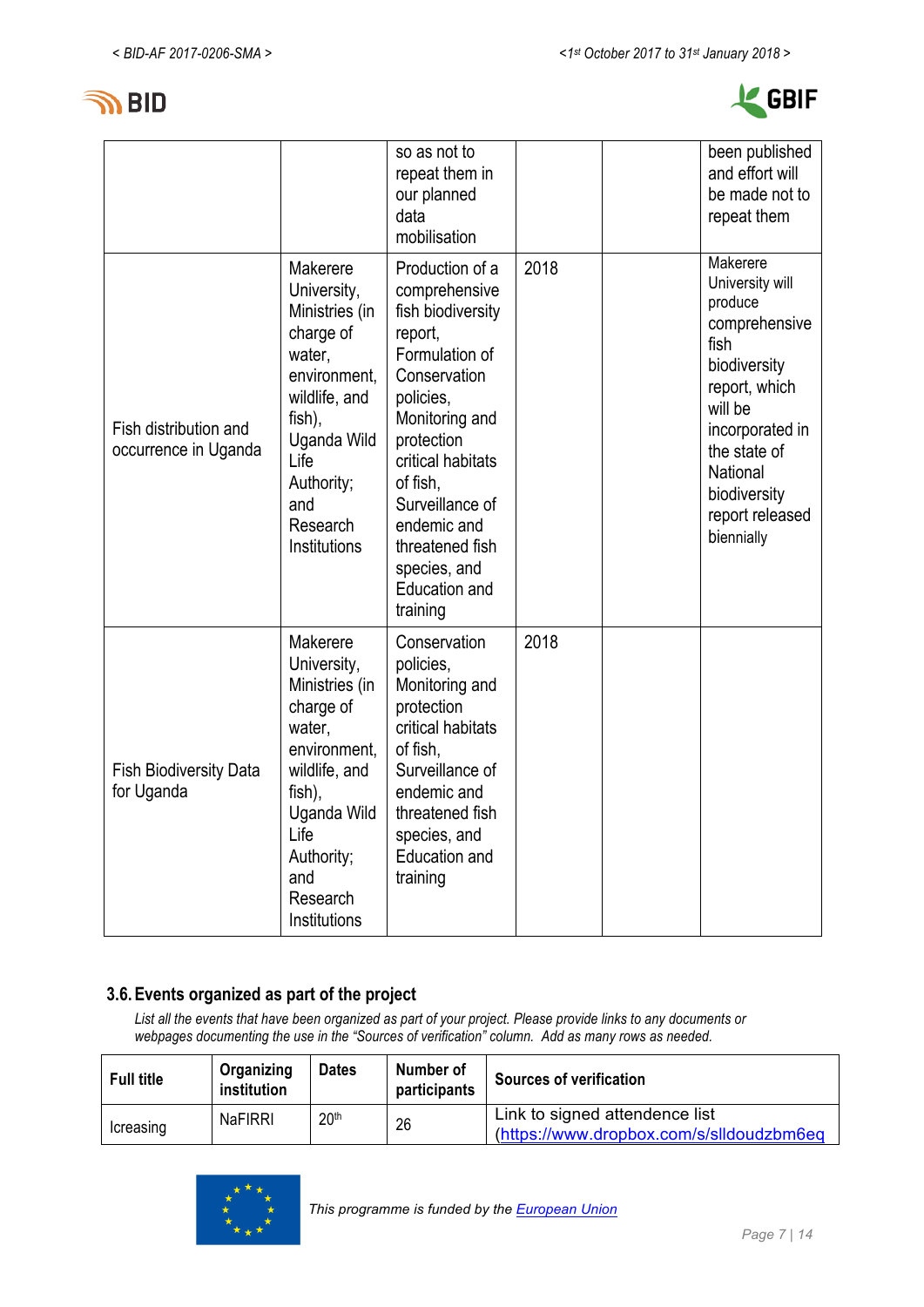



| capacity for<br>conservation<br>of threatened<br>species in<br>Uganda:<br>Project<br>Launch | October<br>2017 | 1u/NaFIRRI-logo%20large.png?dl=0)<br>Link to photos<br>https://www.dropbox.com/s/g0jo46jp5mk8irk<br>/Selected photos and captions.zip?dl=0<br>Link to video<br>https://labanmusinguzi.com/2017/10/13/new<br>-funding-to-increase-capacity-for-<br>conservation-of-threatened-fish-species-in- |
|---------------------------------------------------------------------------------------------|-----------------|-----------------------------------------------------------------------------------------------------------------------------------------------------------------------------------------------------------------------------------------------------------------------------------------------|
|                                                                                             |                 | uganda/                                                                                                                                                                                                                                                                                       |

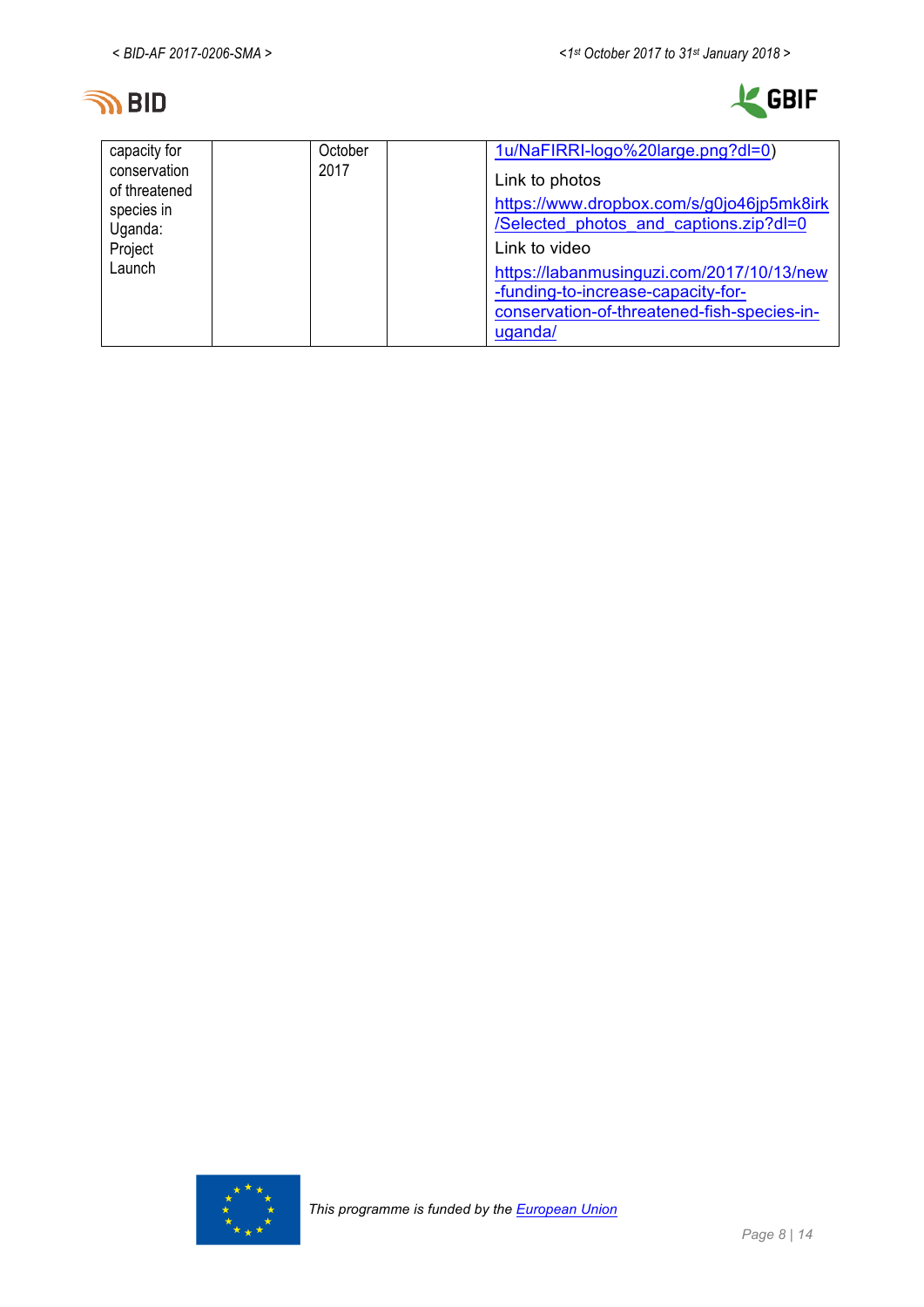



## **4. Updated calendar for the BID project implementation and evaluation period**

*The calendar should be completed in the same way as in the Full Project Proposal, but should include any expected changes. Provide reasons for any expected changes in section 4.1 'Explanatory Notes'.00000*

| Implementation period start date and end date<br>(dd/mm/yy)                                                                |   |                |              |                         |                 |                |                 |         |                  |                   |  |  |                                                                                                                                                                                                                                                                                    |
|----------------------------------------------------------------------------------------------------------------------------|---|----------------|--------------|-------------------------|-----------------|----------------|-----------------|---------|------------------|-------------------|--|--|------------------------------------------------------------------------------------------------------------------------------------------------------------------------------------------------------------------------------------------------------------------------------------|
| Start date: 01/10/2017                                                                                                     |   |                |              |                         |                 |                |                 |         |                  |                   |  |  |                                                                                                                                                                                                                                                                                    |
| End date: 31/11/2018                                                                                                       |   |                |              |                         |                 |                |                 |         |                  |                   |  |  |                                                                                                                                                                                                                                                                                    |
| <b>Activity</b>                                                                                                            |   | $\overline{2}$ | $\mathbf{3}$ | $\overline{4}$          | $5\overline{)}$ | $6\phantom{.}$ | $\overline{7}$  | 8       | 9                | 10 11 12 13 14 15 |  |  | <b>Notes</b>                                                                                                                                                                                                                                                                       |
| Early Progress evaluation & reporting                                                                                      |   |                | Χ            | Χ                       |                 |                |                 |         |                  |                   |  |  | Completed                                                                                                                                                                                                                                                                          |
| Mid-term evaluation & reporting                                                                                            |   |                |              |                         |                 |                | $\mathsf{X}$    | $\sf X$ |                  |                   |  |  |                                                                                                                                                                                                                                                                                    |
| BID Capacity Enhancement workshop - Data<br>mobilization and publication (Online training -<br>Participation is mandatory) |   |                | Χ            |                         |                 |                |                 |         |                  |                   |  |  | Attended a CE workshop, and the certification process will<br>end on 21 <sup>st</sup> January 2017                                                                                                                                                                                 |
| BID Capacity Enhancement workshop - Data use<br>(Online training - Participation is mandatory)                             |   |                |              |                         | $\sf X$         |                |                 |         |                  |                   |  |  | The project participant has already been nominated and sent<br>to BID team                                                                                                                                                                                                         |
| Data needs assessment                                                                                                      | X | X              |              | $\overline{\mathsf{X}}$ |                 |                |                 |         |                  |                   |  |  | Completed                                                                                                                                                                                                                                                                          |
| Data mapping                                                                                                               |   | χ              |              |                         |                 |                |                 |         |                  |                   |  |  | The first phase of data mapping has been completed, but this<br>is expected to continue as more data holders are identified<br>through the network that is being created                                                                                                           |
| Database development                                                                                                       |   |                |              |                         |                 |                |                 |         |                  |                   |  |  | This activity, following from BID capacity enhancement<br>workshop, and through consultations with GBIF team, has<br>been removed and all datasets will be published through<br>GBIF and other open access data bases such as SPECIFY<br>(http://www.sustain.specifysoftware.org/) |
| Data mobilisation                                                                                                          |   |                | X            | $\sf X$                 |                 |                | $X$ $X$ $X$ $X$ |         | $\boldsymbol{X}$ | X                 |  |  | This activity is on track with very good progress as more than<br>3000 occurrences data on fish observations in Uganda's                                                                                                                                                           |

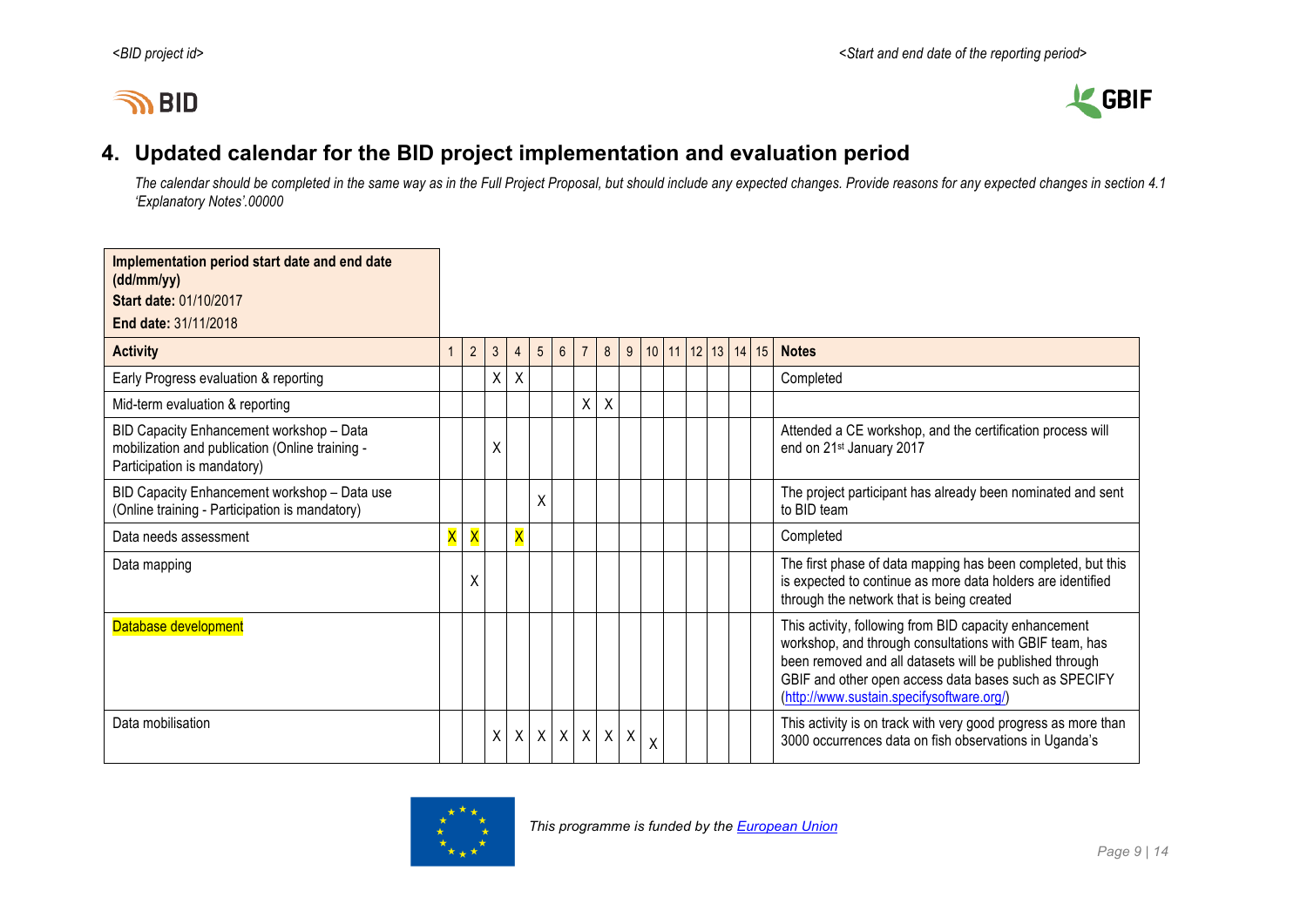## **SARIN**

| GBIF |
|------|
|      |

| טוט                                                                                                     |                         |          |                         |                           |   |                   |  |         |          |                              |                                                                                                                                                                                              |
|---------------------------------------------------------------------------------------------------------|-------------------------|----------|-------------------------|---------------------------|---|-------------------|--|---------|----------|------------------------------|----------------------------------------------------------------------------------------------------------------------------------------------------------------------------------------------|
|                                                                                                         |                         |          |                         |                           |   |                   |  |         |          |                              | aquatic systems have been mobilised during this period,<br>although the data is yet to be formatted for publishing                                                                           |
| Populate database                                                                                       |                         |          |                         |                           |   |                   |  |         |          |                              | See explanation for database development above                                                                                                                                               |
| Trainee identification and selection                                                                    |                         |          | $\overline{\mathsf{X}}$ |                           |   |                   |  |         |          |                              | This activity has been moved one month earlier in order to<br>have sufficient time for data publishing before the mid-term<br>reporting                                                      |
| Training and capacity enhancement for handling<br>collection, data management and data paper publishing |                         |          | $\overline{\mathsf{x}}$ |                           |   |                   |  |         |          |                              | The training will take about 4 days, but there will be follow up<br>activities to enable participants prepare some datasets for<br>publishing                                                |
| Data formatting and publishing                                                                          |                         |          | X                       | $\overline{\mathsf{x}}$ . | X |                   |  |         |          |                              | This activity has been moved backwards to begin three<br>months earlier than previously planned                                                                                              |
| Preparation of dissemination packages                                                                   |                         |          |                         |                           |   |                   |  | $X$ $X$ | X        |                              |                                                                                                                                                                                              |
| Stakeholder engagement and production of a policy<br>brief                                              | $\overline{\mathsf{X}}$ | <b>X</b> |                         |                           |   | X X X X X X X X X |  |         | <b>X</b> | $\mathsf{X} \mid \mathsf{X}$ | This activity has also been moved backwards and spread<br>throughout the whole period of project (as opposed to single<br>events earlier planned) as stakeholder engagement is<br>continuous |

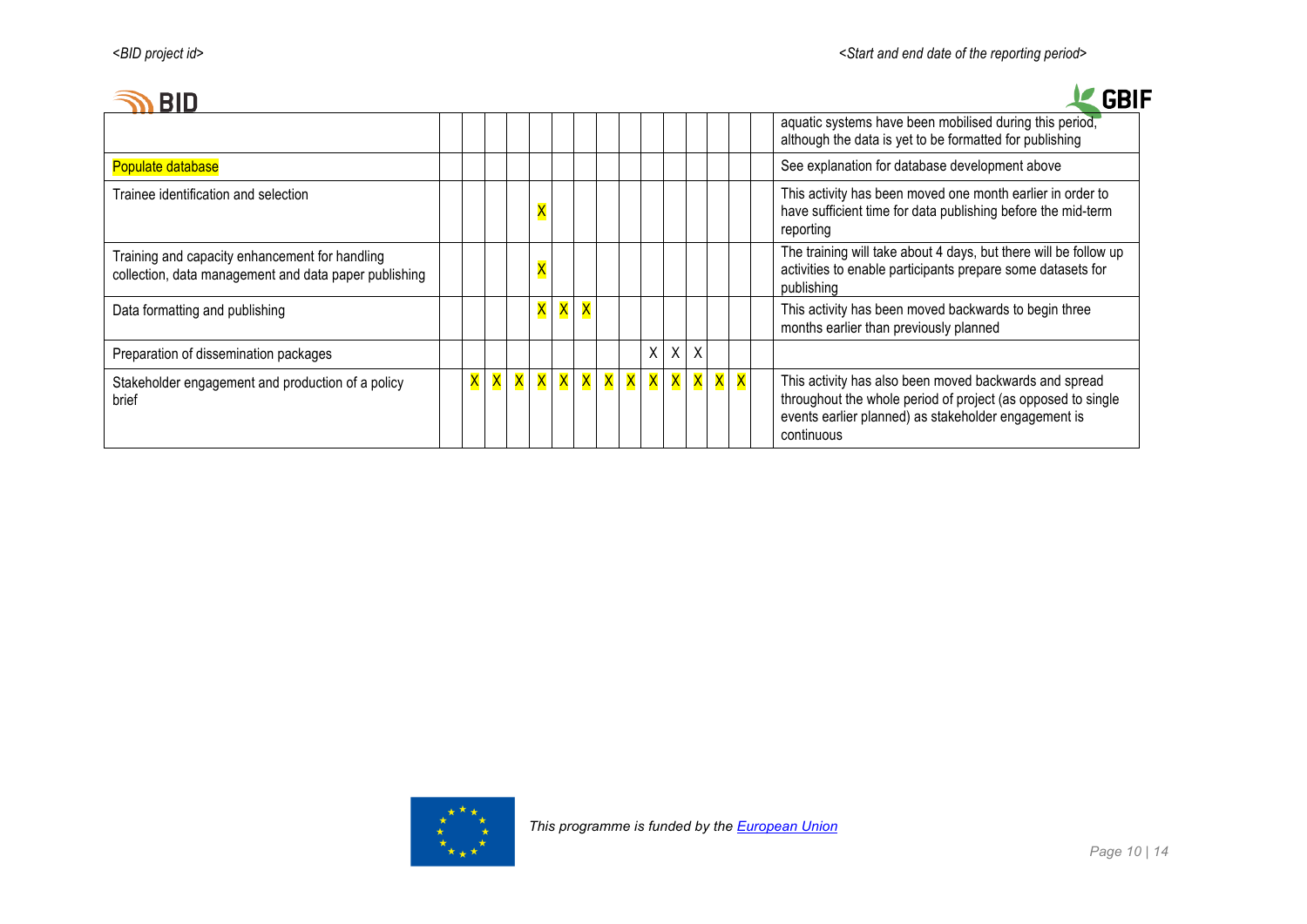



| <b>Evaluation period start date and end date</b><br>(dd/mm/yy)<br><b>Start date: 01/12/2018</b><br>End date: 28/02/2019 |   |                |         |              |
|-------------------------------------------------------------------------------------------------------------------------|---|----------------|---------|--------------|
| <b>Activity</b>                                                                                                         |   | $\overline{2}$ | 3       | <b>Notes</b> |
| Final financial and narrative reporting                                                                                 |   |                | $X$ $X$ |              |
| All mobilised data published on GBIF website                                                                            | Χ |                |         |              |
| Communication of results to stakeholders                                                                                |   | Χ              |         |              |
| Final project evaluation                                                                                                |   |                | Χ       |              |
|                                                                                                                         |   |                |         |              |
|                                                                                                                         |   |                |         |              |

### **4.1.Explanatory notes:**

Due to some unanticipated (but minor issues), as well as lessons learned and experiences gained from the capacity enhancement workshop), some activities have been moved backwards (to begin earlier than previously planned in the proposal) while other activities have been postponed as indicated in the table with the affected cells highlighted in yellow. These activities include:

- **Data needs assessment**: Data needs assessment was rescheduled and extended to coincide with workshops organised by a related bigger project which was used as an opportunity to interface with a wider group of stakeholders
- **Database development and populating the database:** Following the BID—funded capacity enhancement workshop in South Africa, which was attended by the collaborator incharge of data mobilisation and publishing, we realized that we can utilize open access data bases for handling our biodiversity data such as specify (http://www.sustain.specifysoftware.org/) since the budget that previously allocated cannot be sufficient to design, develop, and maintain a good database. This activity has therefore been removed, with permision from GBIF, and all the data will initially be published through GBIF. With approval from GBIF, we have relocated the funds to purchase specimen bottles, fixatives, and preservatives.

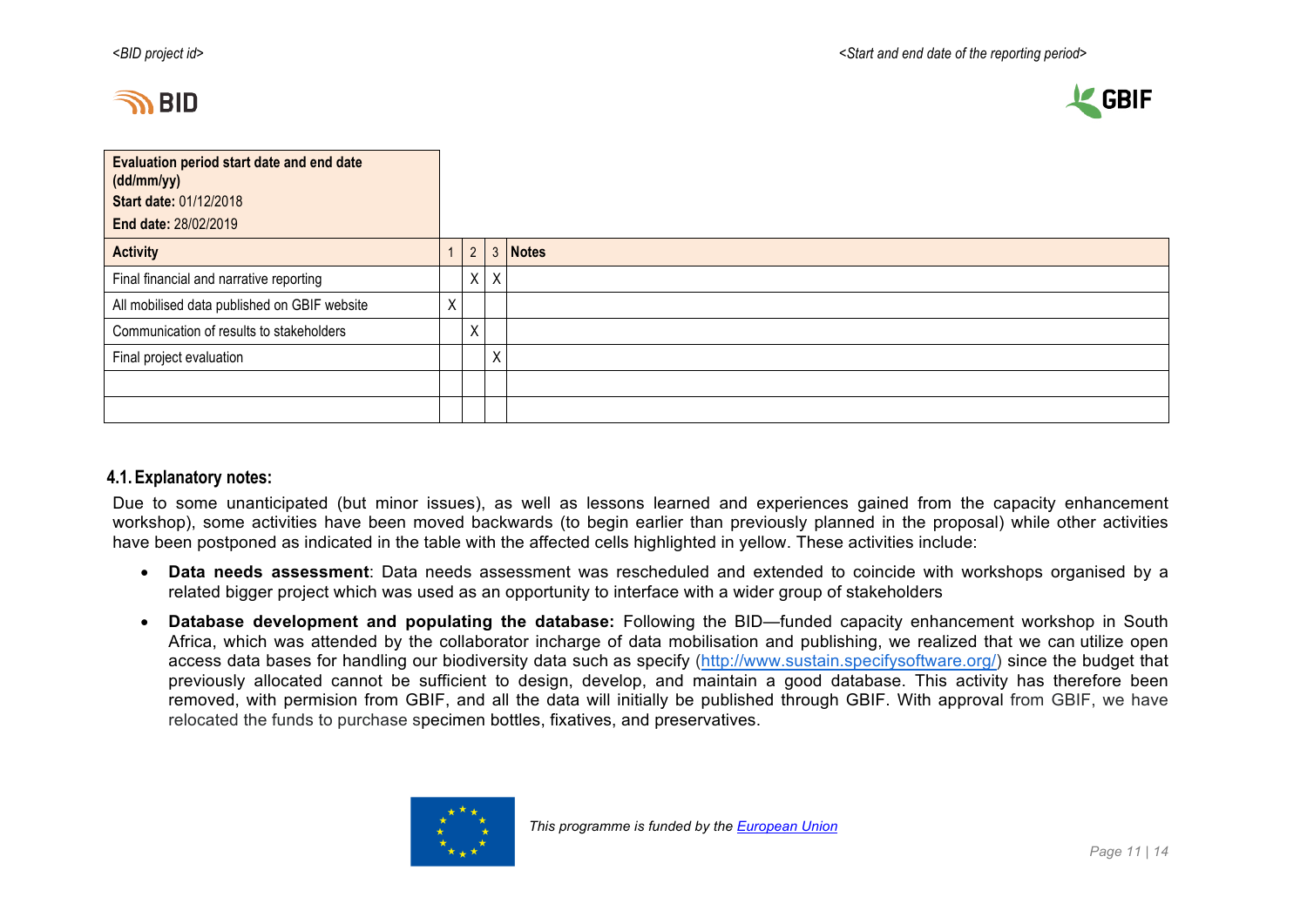# **BID**



- **Training and capacity enhancement for handling collection, data management and data paper publishing:** This activity has been moved one month earlier in order to have sufficient time for publishing at least one dataset before the mid-term reporting
- **Data formatting and publishing:** This activity has also been moved backwards to begin three months earlier than previously planned since we are required to publish at least one dataset before mid-term reporting due in May 2018
- **Stakeholder engagement and production of a policy brief**: This activity has been moved backwards, and spread throughout the whole period of project so as to get more stakeholders involved in the project, as well increase the visibility of the project, which is better than single events that were previously planned in the proposal.

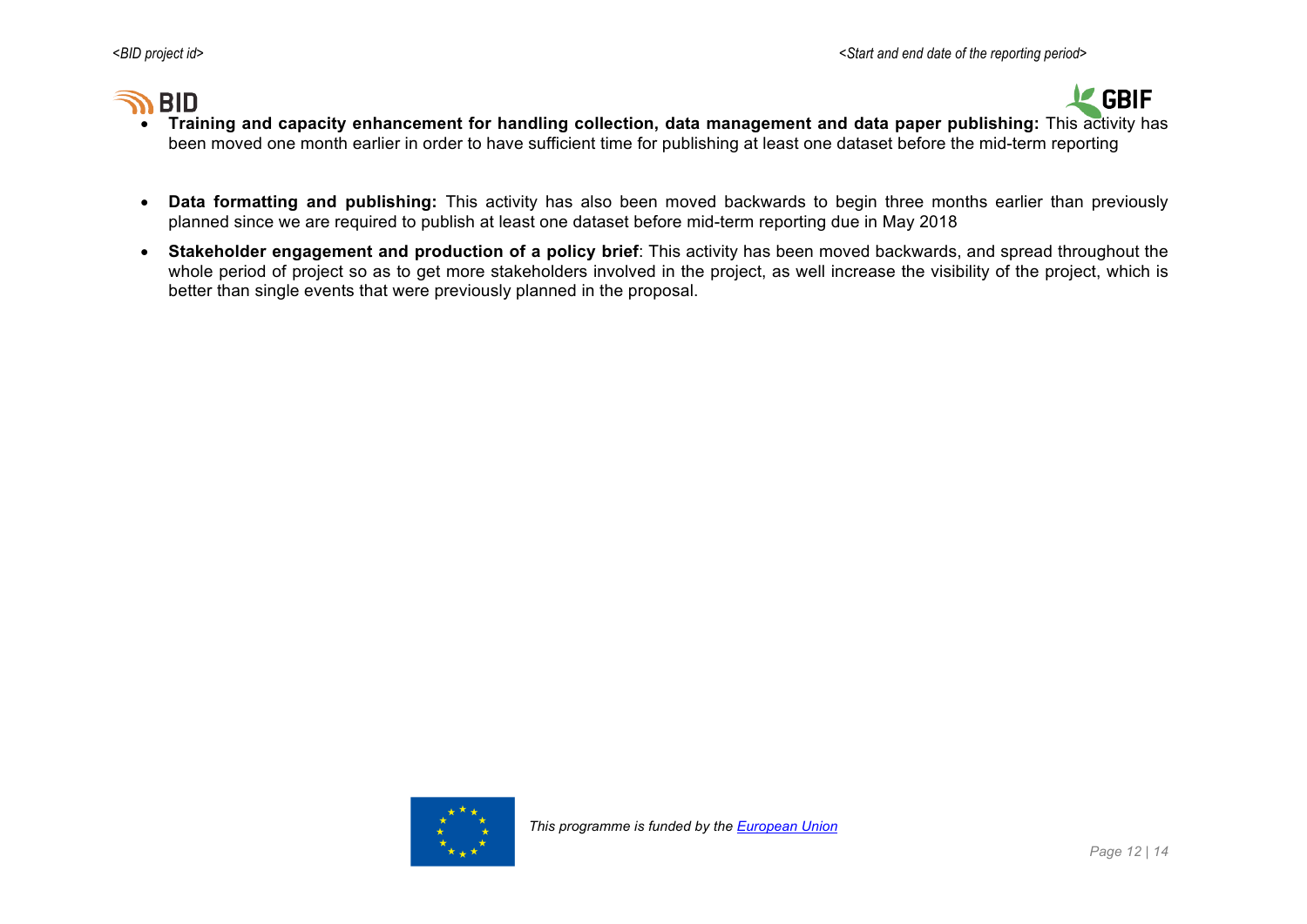



## **5. Beneficiaries/affiliated entities and other cooperation**

#### **5.1.Relationship with project partners**

*Please describe the relationship between your project coordinating team/institution and your project partners, and with any other organisations involved in implementing your BID project.*

The project coordinating team has so far had a very good working relationship with the collaborators. All decisions to be taken are communicated in time and agreed upon by all collaborators.

#### **5.2.Links to other projects and actions**

*Where applicable, outline any links and synergies you have developed with other actions, e.g. GBIF nodes, other BID funded projects, etc. If your organization has received previous grants in view of strengthening the same target group, how far has your BID project been able to build upon/complement the previous project(s) ?*

Our project is close collaboration with a wider national project entitled "CONNECT project: Mainstreaming Biodiversity Information into the Heart of Government Decision". This \$5 million project is being implemented at the National Environmental Management Authority (NEMA), Uganda. A member from our project team, who leads the component of data mobilization and publishing, was invited to be part of the Expert Working Group (EWG), and made a presentation about our project to a wider stakeholder audience (most of whom are policy makers) during the EWG meetings. NEMA is excited about using the data upon completion in assessing development projects before licensing operations. We have been offered an opportunity by the National Biodiversity Data Bank which produces the national biodiversity status report to prepare a chapter on fish biodiversity for the next status report.

## **6. Visibility**

*Please refer to the BID guidelines*

#### **6.1.Visibility of the BID project**

*How is the visibility of your BID project being ensured?*

#### **Short summary**

The project was introduced to scientists at the implementing institution during a launch. The project has used a blog, with links to social media to help disseminate news about the project. The data mapping and user needs assessment have been also an opportunity to increase visibility of the project among relevant institutions.

#### **Sources of verification**

https://labanmusinguzi.com/2017/10/13/new-funding-to-increase-capacity-for-conservationof-threatened-fish-species-in-uganda/

### **6.2.Visibility of the EU contribution**

*How is the visibility of the EU contribution being ensured within your project implementation?*

### **Short summary**

Since the EU logo was provided, the visibility of EU contribution is ensured through the use of EU logo, whenever a presentation about the project is made, and proper